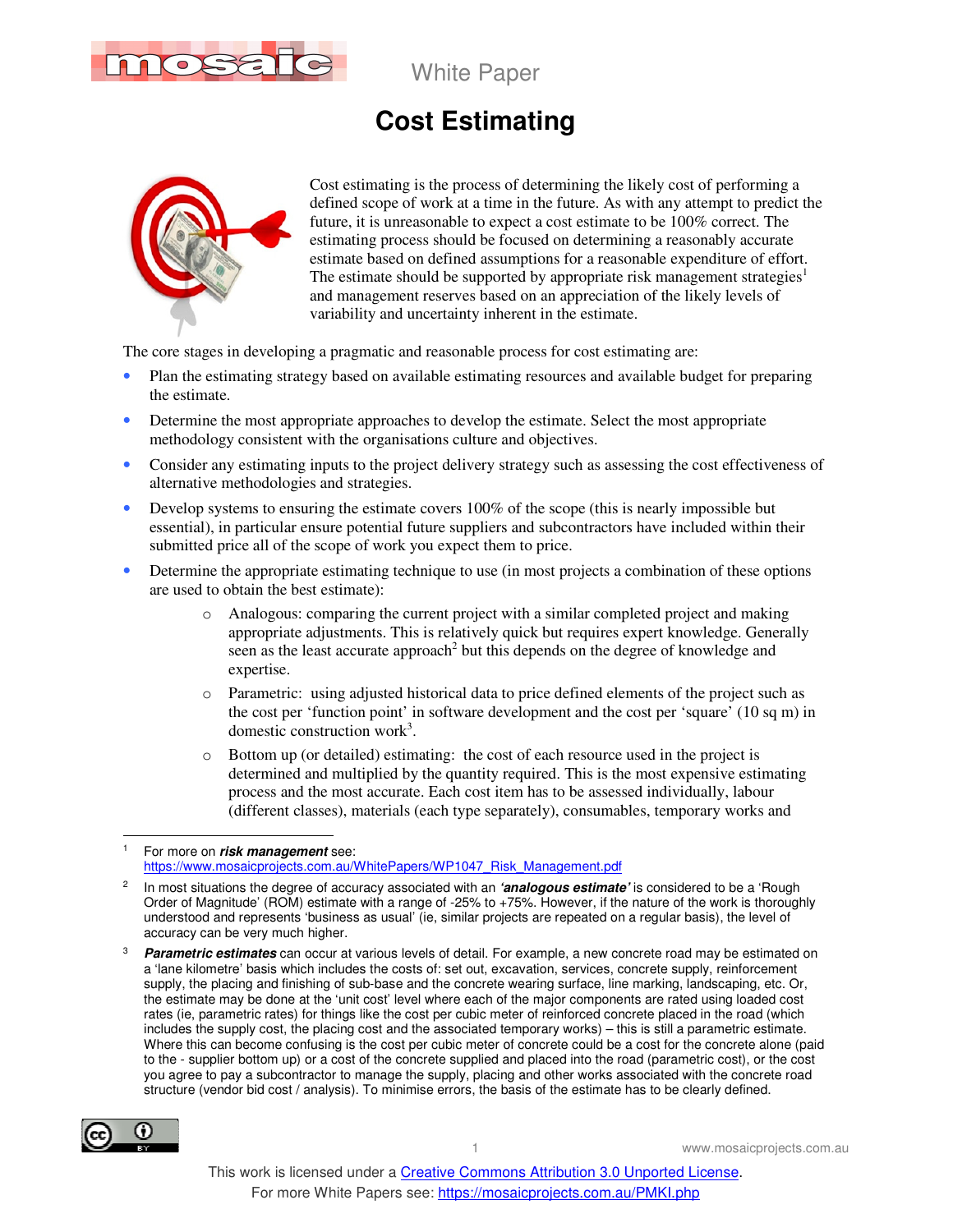# TOST

### White Paper

overheads and rates each line item individually and multiplies the expected usage by the rate to get to the items cost. A 'detailed engineering estimate' can be as accurate as -5% to +15%.

- o Vendor bid analysis: where prices for different components of the project are obtained from the 'market' and compiled to generate the cost of the overall project.
- Consider a staged approach to estimating (if possible) near term work can be estimated more accurately then far-term but many projects need an overall estimate. Approaches such as 'Rolling Wave<sup>4</sup>' can be very useful.
- Determine the allocation of organisational overheads to the project costs and how these will be applied.
- Determine which costs are fixed (occur once only regardless of the actual project outcomes) and which are variable (change in relation to changes in the project's work or time). Generally small savings or errors on a variable cost that occur every week will add up to a lot more than a larger one-off saving (or error) on a fixed cost. Focus most effort onto the costs that have the biggest effect overall.
- Develop or adjust estimating rates for work to be priced internally including:
	- o Loaded hourly cost rates.
	- o Loaded cost per unit or element (parametric estimates).
	- o Balancing the allocation of costs between project overheads and loaded cost rates.
- Assess the likely levels of estimating error to develop contingencies and reserves:
	- o Variability in estimated costs and rates (there will always be a level of variability).
	- o Estimating errors (omissions / duplications).
	- o External events and changes in the 'market' (eg, suppliers ceasing to trade).
	- o Assess future cost movements (inflation)
- Understand the intensity of the work. Costs are minimised if the optimum crew sizes are applied to the work and it takes its 'normal' time to complete. High intensity work associated with a 'crashed schedule<sup>5</sup> generally causes increased inefficiencies and drives up costs.
- Identify estimating and other risks and link to the project's risk management processes. The way the estimate has been developed is of itself a risk issue<sup>6</sup>, plus there will be identified risks arising from interaction with suppliers, contractors and others.
- Link estimating to procurement to minimise risk exposure from suppliers and subcontractors.

Once the estimating process is properly planned, the actual work of developing the estimate can be undertaken with the final output the expected cost of the work and a recommended level of management reserves. The US Government Accountability Office has developed a comprehensive guide to developing credible cost estimates and then managing the budget for a project using Earned Value. The GAO *Cost Estimating and Assessment Guide* is particularly useful for major projects<sup>7</sup>.

#### **Cost Estimating -v- Pricing**

The cost estimate is the net cost of completing the scope of work. The price charged for the work to a client should consist of the following elements:

7 Download a copy of the **GAO Cost Guide:** https://www.mosaicprojects.com.au/PDF-Gen/GAO\_Cost\_Guide.pdf



 $\overline{a}$ 4 For more on **Rolling Wave** see: https://www.mosaicprojects.com.au/WhitePapers/WP1060\_Rolling\_Wave.pdf

<sup>5</sup> For more on **crashing schedules** see: https://www.mosaicprojects.com.au/WhitePapers/WP1059\_Schedule\_Compression.pdf

<sup>6</sup> For more on the *effect of cognitive biases* see: https://www.mosaicprojects.com.au/WhitePapers/WP1069\_Bias.pdf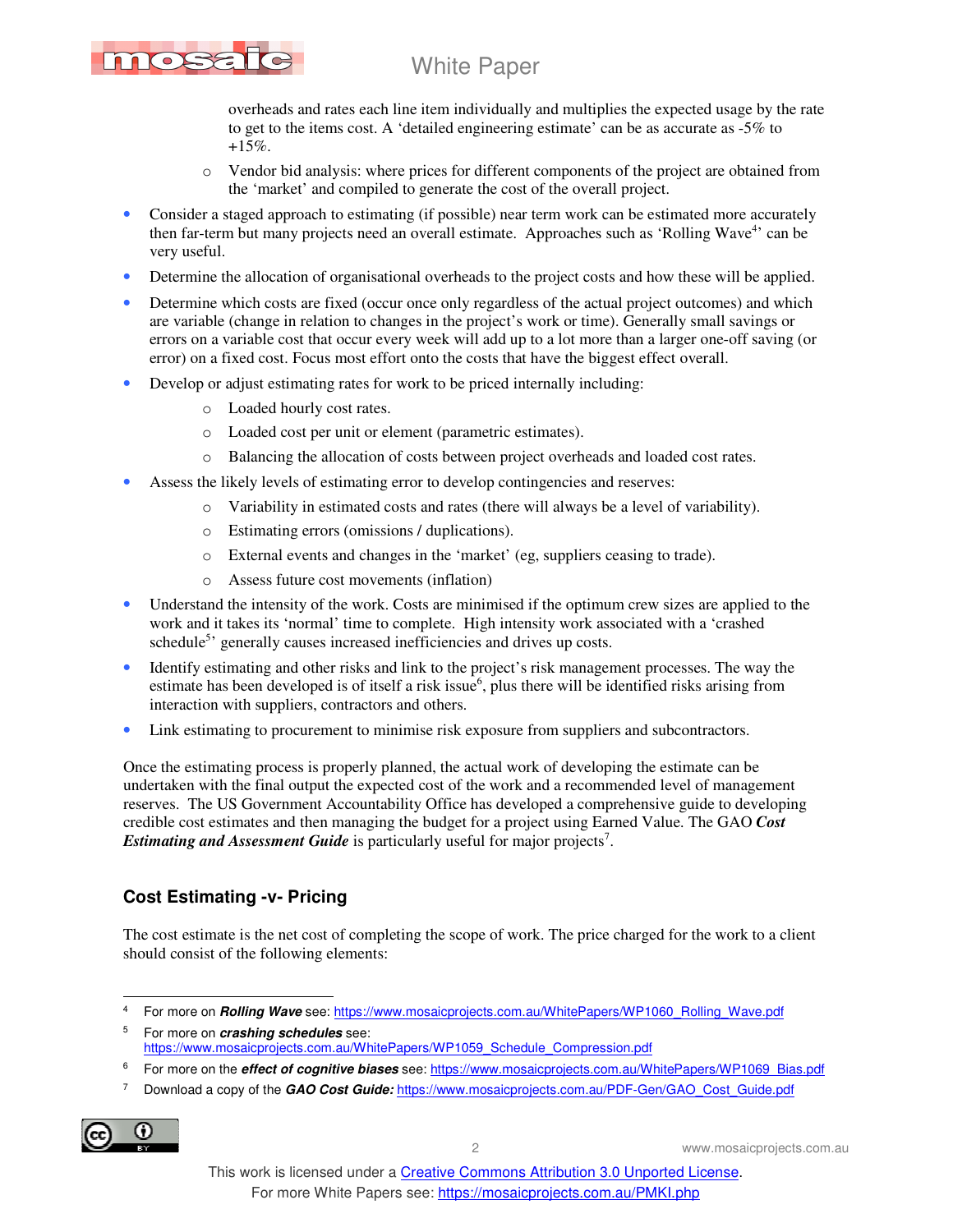

- The estimated cost
- A reasonable level of management reserves (contingency) to cover both the expected level of variability in the cost price plus an allowance for identified risk events.
- An amount of profit to reward the organisation for the risks involved in undertaking the work and to compensate for the use of the organisation's capital to undertake the work. This would normally exceed the amount received from a safe investment (eg, a bank deposit).

The final price is always a subjective management decision based on the defined items above, an assessment of the market and what is likely to be an acceptable price and views on the level of competition from others combined with the organisation's level of desire to 'win' the work.

The above factors are focused on a competitive estimate to 'win work' by a commercial bit or tender. If the work is internal to the organisation, the expected benefits to be realised<sup>8</sup> define an acceptable price.

#### **Cost Estimating & Risk Minimisation**

Estimating what something will cost in the future is a risk. It is impossible to forecast what the element of work will actually cost. The estimating processes need to balance the mutually exclusive options of seeking the lowest practical cost estimate and minimising risk. Risk is reduced if the estimated values are inflated but the unnecessarily high cost estimates tend to make competitive bids too expensive to win work and internal project too expensive to undertake. Decision need to be made to balance cost and risk within the risk tolerance levels of the organisation's management. Some of the decisions that need to be made include:

- In-house resources or subcontract?
	- o Direct in-house resources are subject to more control, direction and motivation but any estimating errors in the quantum of effort needed to accomplish the work are a direct cost to the project (as are supervision, quality defects, etc).
	- o Subcontractors can be expected to carry the consequences of their estimating errors and perform the work for the agreed price. However, there is a loss of direct control and the need to manage contracts<sup>9</sup>. At least some of the risk is transferred to the subcontractor.
- Low price or safe suppliers and subcontractors?
	- o Low bids from suppliers and subcontractors allow the overall estimate to be lower increasing your competitive advantage. The low bid may be due to a competitive advantage held by the supplier/subcontractor
	- o The low bid contractor may have made an error in its estimating processes. In this circumstance the contractor may refuse to take on the work or chose to take on the work with the intention of making claims to recover its loss or delivering a lower quality product.
- Firm Fixed Price or Cost Reimbursable contacts?
	- o Fixed price offers no insight into the way the contractor calculated its bid and tends to make the price changes expensive (there is no base for comparison).
	- o Cost reimbursable allows insight to the pricing process but requires additional estimating to determine the cost.

The combination of options that provides the best (lowest) cost outcome within an acceptable risk parameter requires careful judgement within the organisations overall governance processes<sup>10</sup>.

<sup>10</sup> For more on **governance** see: https://www.mosaicprojects.com.au/WhitePapers/WP1033\_Governance.pdf



 $\overline{a}$ 8 For more on **benefits realisation** see: https://www.mosaicprojects.com.au/WhitePapers/WP1023\_Benefits\_and\_Value.pdf

<sup>9</sup> For more see **The Meaning of Risk in an Uncertain World**: https://www.mosaicprojects.com.au/PDF\_Papers/P040\_The\_Meaning\_of\_Risk\_in\_an\_Uncertain\_World.pdf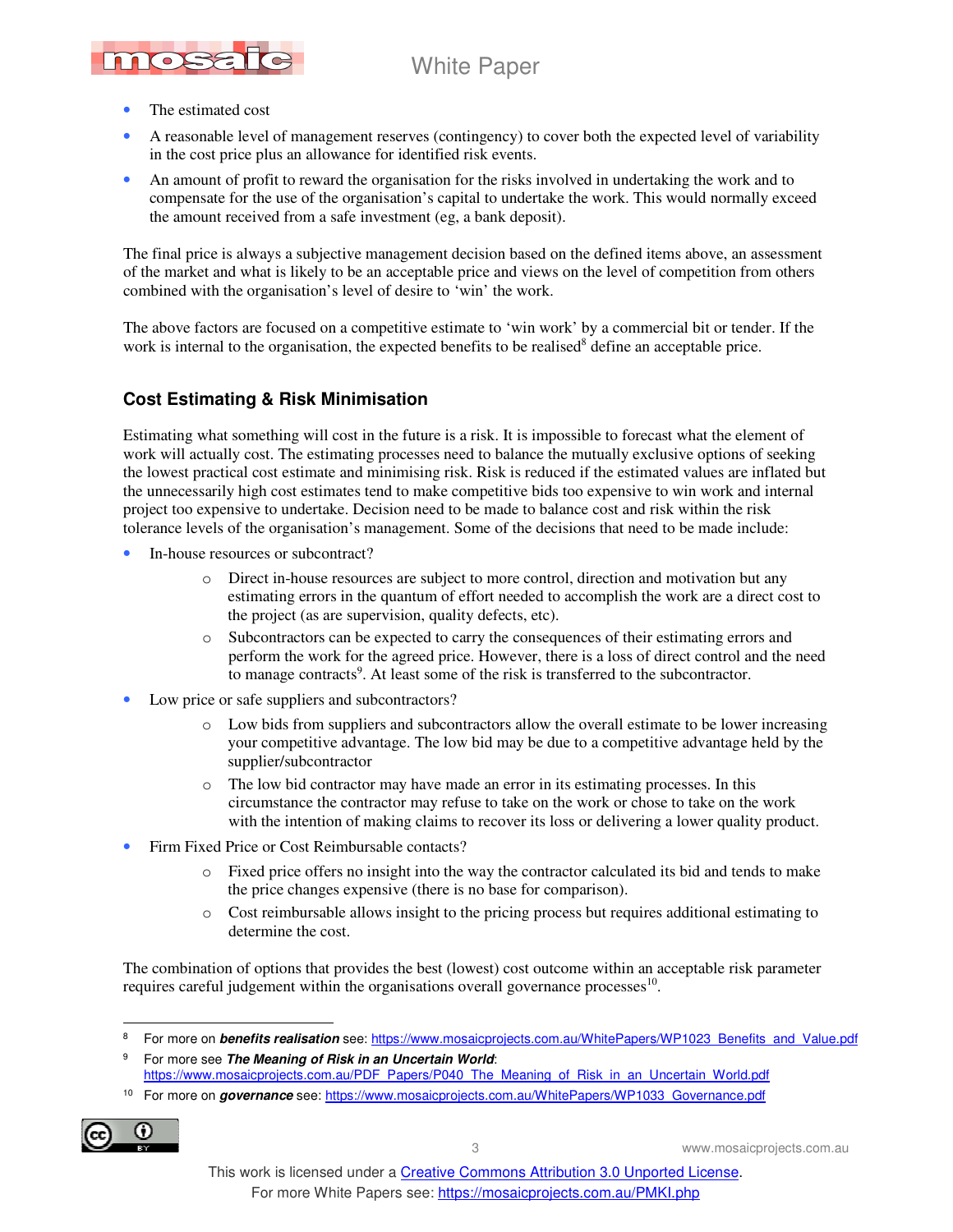

Major contractors divide the work between suppliers and subcontractors – their supply chain. The art of managing the estimating process is to ensure all of the work is portioned out to trade packages and there are no duplications. The art of estimating is to ensure 100% of the work is priced; but only once! Plus the accepted prices used in the estimate have been risk assessed on the likelihood of the quoted price being achieved by the supplier.

#### **Appropriate Levels of Detail**

Adding detail to an estimate will not automatically improve accuracy. Accuracy is only improved if improved knowledge or insight is achieved. Processes such as costing individual peoples efforts against work on scheduled activities can only add value if information being used is based on new and enhanced information preferably gathered from the person actually involved in the work (or from knowledge of the specific person). This type of estimating is appropriate for short term work but is pointless for tasks scheduled months in the future where the precise scope of work is not known and the people who will be doing the work are not defined $11$ .

Adding unnecessary detail increases costs, increases the workload, reduces visibility and reduces flexibility. Superficial detail will also change expectations of more senior managers who may believe the information is valid and therefore believe it is safe to reduce contingencies.

#### **Guideline for Creating a Good Estimate<sup>12</sup>**

Estimators forecast the future, attempting to predict the time and money required to produce a product or service. Predicting the future is never an easy task, and becomes increasingly difficult the more unique the project. However, knowing and applying these golden rules of estimating will provide greater opportunity for a successful forecast:

**Find the Right Estimator.** Estimators familiar with the work and estimating methods are key. There are many estimating techniques including: phased, top-down, analogous, parametric, and bottom-up. Regardless of the estimating method, the person making the estimate should have an understanding of the work to be done, and have a proper understanding of the techniques and goals of estimating. He or she needs to understand that the goal is to predict the most likely outcome.

**Estimate Based on Experience.** All projects are unique, but they often have similarities with other historical projects. Data from past projects can be helpful in estimating future ones - past performance data improves the accuracy of any of the discussed estimating techniques. Formal data is best, if this is unavailable people's personal experiences and recollections are valid, but need confirmation.

- Benchmark analyses, and
- Guidance on:
	- Capturing historical cost data for order of cost estimates and elemental cost plans, and
	- How to describe and quantify items not included in measurable building work items, such as; preliminaries, overheads and profit, consultant fees, risk allowances, inflation, etc.

For more on the NRM see: https://www.designingbuildings.co.uk/wiki/NRM1



 $\overline{a}$ <sup>11</sup> For more on *estimating detail* see: https://www.mosaicprojects.com.au/WhitePapers/WP1052\_Time\_Estimating.pdf

<sup>12</sup> The UK and many other construction industries use the **RICS New Rules of Measurement (NRM)**. The NRM has separate volumes that cover: capital building works, the detailed measurement of building works (replacing the old SMM7), and building maintenance works. Topics include:

<sup>-</sup> Order of cost estimates

<sup>-</sup> Elemental cost models

<sup>-</sup> Cost plans

<sup>-</sup> Cost analyses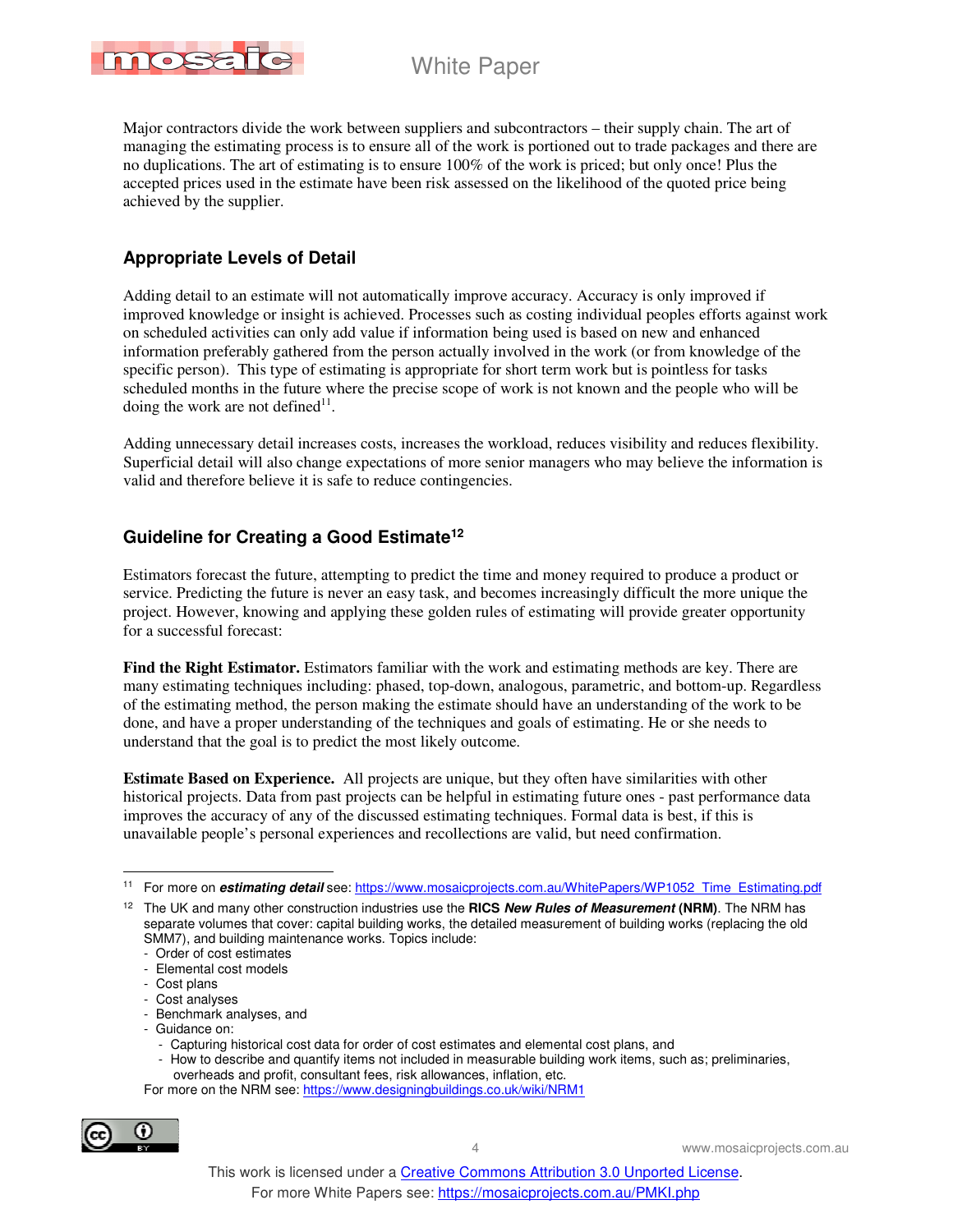

**Avoid Negotiating Estimates.** The tendency of management is to request estimate changes to reduce schedule and budget this should be resisted by demonstrating that the estimate was created from project specifications and represents a realistic balance of cost, schedule, and risk. Also, demonstrate that the estimate is linked to product specifications and the work breakdown structure. Further, highlight that the only way to reduce an accurate estimate is by changing the product scope or worker productivity.

#### **Linking Cost Estimates with the Schedule**

Apart from very small short-term projects (3 to 6 months and under \$200,000) attempting to directly integrate the cost estimating process with the scheduling process in fraught with difficulty. Even on these smaller projects, direct linking is not really feasible unless the primary source of all costs is staff directly employed on the work.

Most normal projects require a degree of integration between cost and schedule. This is usually achieved by developing a WBS and integrating time, cost, scope, risk and quality at either the Work Package level or the Control Account  $level<sup>13</sup>$ .

#### **Dealing with objections**

It is not uncommon in internal projects and negotiations, that your carefully prepared project estimates have to be justified or defended if the client or sponsor thinks the numbers are too high. If you have done the estimating properly, reducing the price (or time) in the face of an objection simply creates a bigger problem later when the project overruns its (reduced) costs or time!

Information is the key to validating your work. You should be able to defend the estimate by demonstrating:

- Your understanding of the work
- The estimating technique(s) you used
- Your estimate of the effort hours, duration and cost
- The detailed estimating information in case the sponsor would like to review
- Your estimating assumptions
- The level of uncertainty as reflected in the estimating range

This level of information gives you the facts to respond to the challenge, and it will stop many challenges because people will have difficulty disputing your facts. The keys to this part of discussion are your credibility<sup>14</sup> and the quality of the information you have presented.

Once the credibility of your estimate is accepted based on your estimating rigor, the discussion can then proceed to alternatives if the sponsor still thinks the numbers are too high, or cannot afford the solution at that cost, there are a few alternative options:

- Determine if the client has any additional information that would allow you to revise your assumptions and perhaps revise the estimate. For instance, if a critical end-date now has some flexibility, perhaps the estimate can be revised based on this new information.
- Determine whether high-level requirements and functionality can be scaled back. In many cases, the original set of features and functions is more of a wish list. After seeing a price tag, it is very possible that the client can live without certain features.

<sup>14</sup> For more on **credibility** see: https://mosaicprojects.wordpress.com/2013/04/27/credibility/



 $\ddot{\phantom{a}}$ <sup>13</sup> For more on the WBS see: https://www.mosaicprojects.com.au/WhitePapers/WP1011\_WBS.pdf